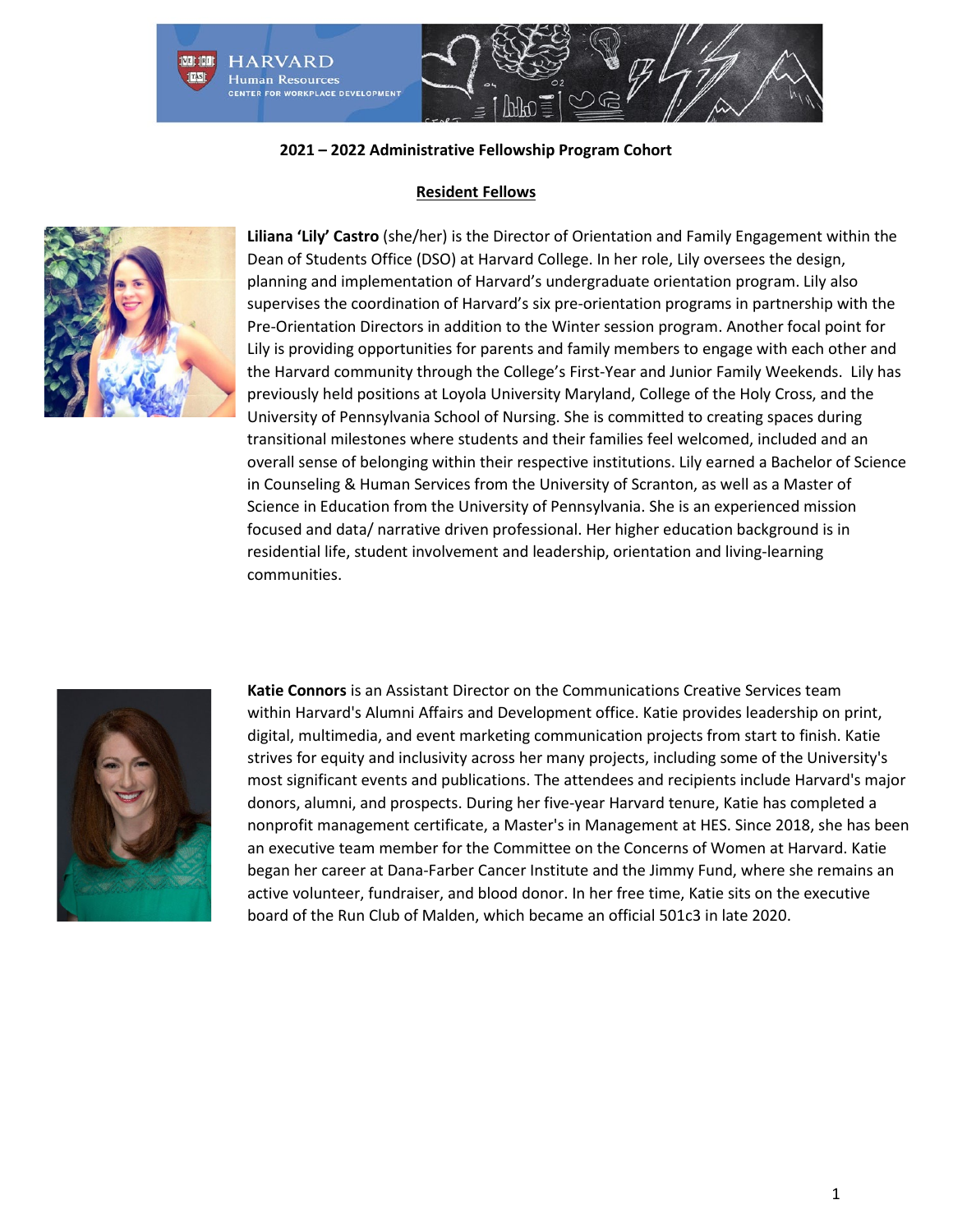

**2021 – 2022 Administrative Fellowship Program Cohort**



**Daniel Gibson** is a Financial Analyst at the SPH Office of Financial Strategy & Planning. Over the past three years, Daniel has served the Harvard T.H. Chan School of Public Health (SPH) as a Financial Analyst. At SPH, Daniel has used his analytical and problem-solving skills to conduct complex financial analysis, update financial models, and provide technical advice and problem resolutions for multiple programs. He has provided a range of financial, analytical and planning support for the school's educational mission, including reporting, budgeting and forecasting for degree programs and other student-related activities. In addition, Daniel provides financial support across the faculty life-cycle, including working with academic departments on faculty recruitment. Daniel joined Harvard from Rutgers University – Office of Vice Chancellor for Budget and Administration, where he was involved in all aspects of the office's operations including supporting the Senior Budget Director and Vice Chancellor in developing and implementing budgeting for New Brunswick, the flagship campus of Rutgers University, the State University of New Jersey. Prior to his career in higher education, Daniel also worked in Corporate America at Prudential Financial as a Sr. Investment Operations Analyst. Lastly, Daniel is a Master of Liberal Arts, Management degree candidate at Harvard University Extension School.



**Sherrie Green** is a Senior IT Project Manager within the Information Technology Group at the Harvard Business School (HBS). Sherrie is responsible for using her leadership, communication, and process improvement skills to manage cross functional teams to execute a wide range of technical, process, and business solutions for staff, partners and other members of the HBS Community. Sherrie is certified in both project management (PMP) and Scrum (CSM) and has work within a diverse range of industries including financial services, legal, and pharmaceuticals before joining HBS in 2018. Sherrie also served as the Programming Co-chair for Harvard's Association for Black Faculty, Staff and Fellows Employee (ABFAF) and is a current volunteer member of the Operations Subcommittee for the Committee on the Concerns of Women's (CCW) Executive Committee. Interested in giving back, Sherrie volunteers with non-profits that focus on education and increasing diversity in technology and is currently a peer mentor with the Mass Bay PMP Mentoring program and has recently volunteered as a Posse Writing Coach and a mentor with the Year Up IT Training program. Sherrie has a BA in International Relations from Wellesley and is currently applying to the Creative Writing Master's program at the Harvard Extension School.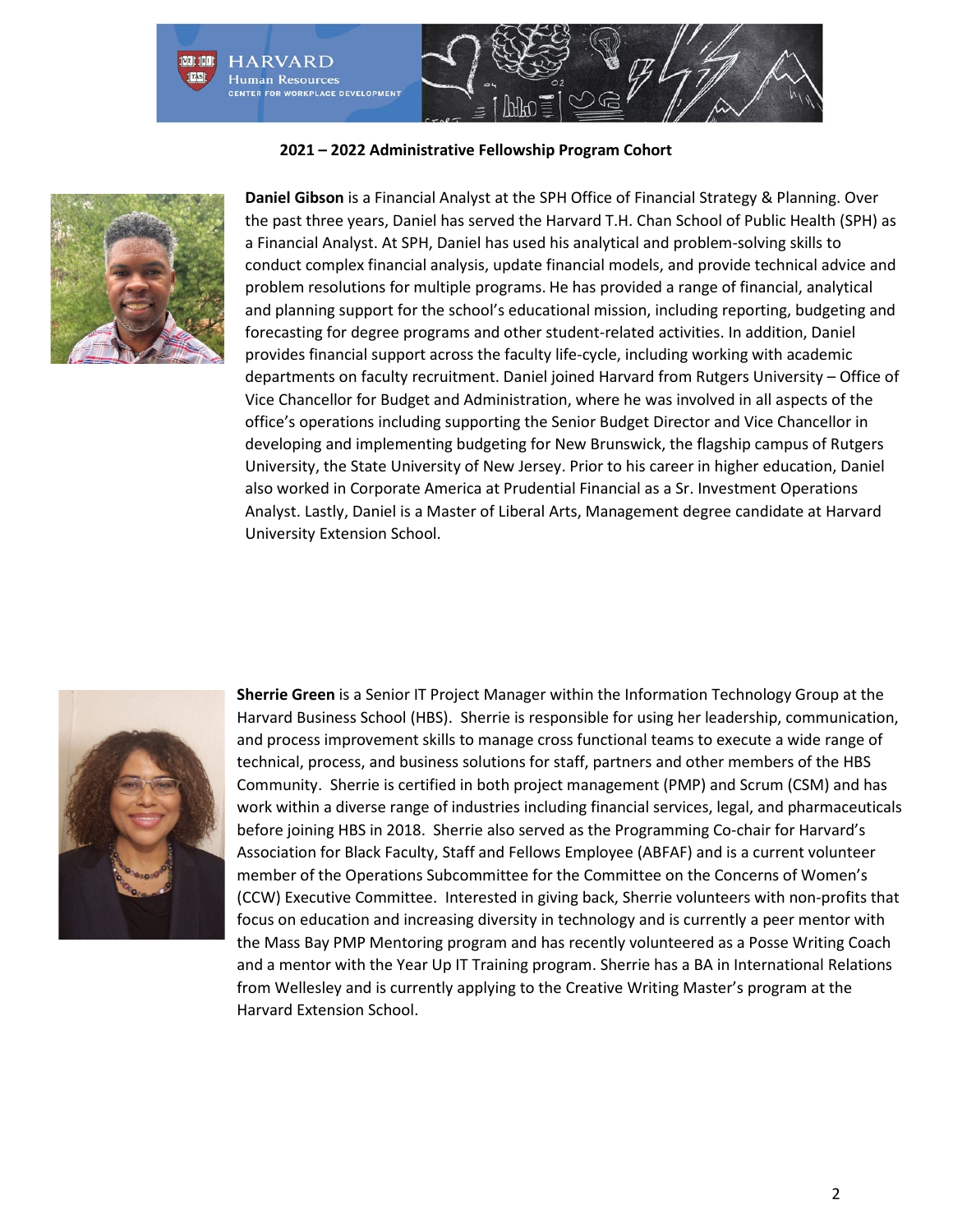



**Dorian M. Meyette** is an Accessibility Consultant with University Disability Resources (UDR). As part of the UDR team, Dorian provides consultation and guidance to the university regarding disability-related information, resources, and procedures. UDR values disability as integral to our rich diversity and provides leadership to university efforts to ensure an accessible, inclusive welcoming learning and working environment for individuals with disabilities. Dorian's work often focuses in the area of employment, helping to facilitate the reasonable accommodation process for employees. In addition, Dorian provides subject matter expertise in all areas of disability but has specialized knowledge in the areas of Deaf and Deaf-blind issues, mental health and Veterans' issues, effective communication and has in-depth knowledge of assistive technology. Dorian is also fluent in American Sign Language. Prior to coming to Harvard, Dorian worked for the State of Rhode Island – Office of Rehabilitation Services for ten years and before that, the Helen Keller National Center in Sands Point, New York. Lastly, Dorian has a Bachelor of Science in Communication Disorders/Audiology and a Master of Arts in Vocational Rehabilitation Counseling specializing in Deaf Studies.



**Li-Ming Pan** is the Communications & External Relations Officer for the Center for African Studies. Li-Ming tells the story of Africa and Harvard through a variety of platforms. She collaborates with colleagues and students from across the university to share stories, activities, and research that bring a broad perspective on and about Africa. She also manages donor and partner relations for the Center creating stewardship reports and handling donor visits to the university. She was born and raised in Johannesburg, South Africa, before she came to the US for college. Previously, Li-Ming worked at Partners In Health in the Foundation and Corporate Relations team. She started at Harvard supporting the University Development Office focusing on the university's Africa and Asia fundraising strategy before she transitioned to the Center for African Studies. Li-Ming has a BA in Communication and Media from Brandies University, and a MA in International Relations and International Economics from Johns Hopkins University School of Advanced International Studies (SAIS).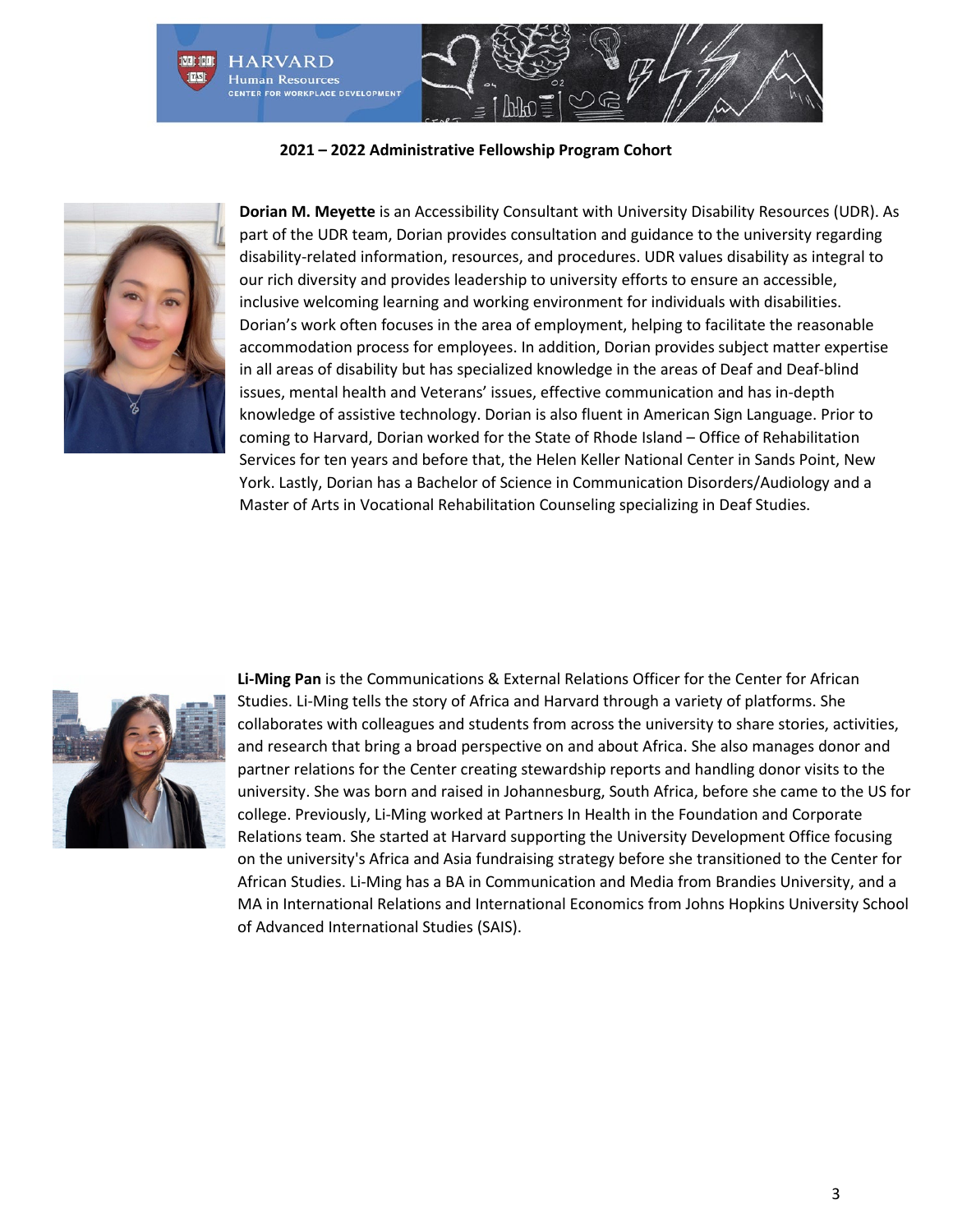



**Amy Elizabeth Soto-Shed (she, her, ella)** is an Assistant Director of Faculty Support Services at Harvard Business School, where she helps to oversee a range of activities in support of faculty and their Faculty Support Specialists. Prior to HBS, Amy provided program and faculty support at Harvard Law School from 2009-2019. Amy completed her undergraduate degree in History from the University of Massachusetts at Amherst, and holds a Master of Education in Higher Education from Harvard University's Graduate School of Education. Amy is extremely passionate about speaking and writing on matters concerning women of color in leadership as well as diversity & inclusion in higher education and in the workplace. During the spring of 2021, Amy created and led a monthly leadership circle for women of color staff at Harvard University. During the fall of 2021, Amy was a Teaching Assistant for the E-4400 Diversity & Inclusion Management course at the Harvard University Extension School. She will continue this role in the spring of 2022. From 2019-2021, Amy served on the Leadership Board of the Association of Harvard Latinx Faculty & Staff. She was also one of the founders of HBS Latinx, Harvard Business School's Latinx staff affinity group.



**Lila St. Joy** is the Programs Manager within the Teaching and Learning Group (T&L) at the Harvard John A. Paulson School of Engineering and Applied Sciences (SEAS). Lila is responsible for executing summer programs, winters Session programs, providing core student organization support, and leads the T&L group visibility projects. Lila is responsible for ensuring that all T&L programs receive a diverse group of applicants from all over the world and improving content with collaboration of faculty and staff engineers. She also supports student organizations by ensuring they receive funding and support they need to execute large events and projects. She works closely with faculty and staff engineers on courses that run in early January and ensures that courses are ready for launch before the start date. Additionally, Lila supports the SEAS Office of Career Development creating workshops, advising, and events targeted for engineering students which was crucial during the pandemic. Lila joined SEAS from the Harvard Business School where she was a program coordinator for Executive Education. Earlier in Lila's career, she worked with the Prison Education program at Boston University which allows convicted felons to earn a bachelor degree in liberal arts from Boston University. Lila has a Master in Criminal Justice from Boston University and a B.A. from University of Massachusetts, Amherst. Outside of work, you can find Lila trying new recipes or at the nearest Chick Fil A.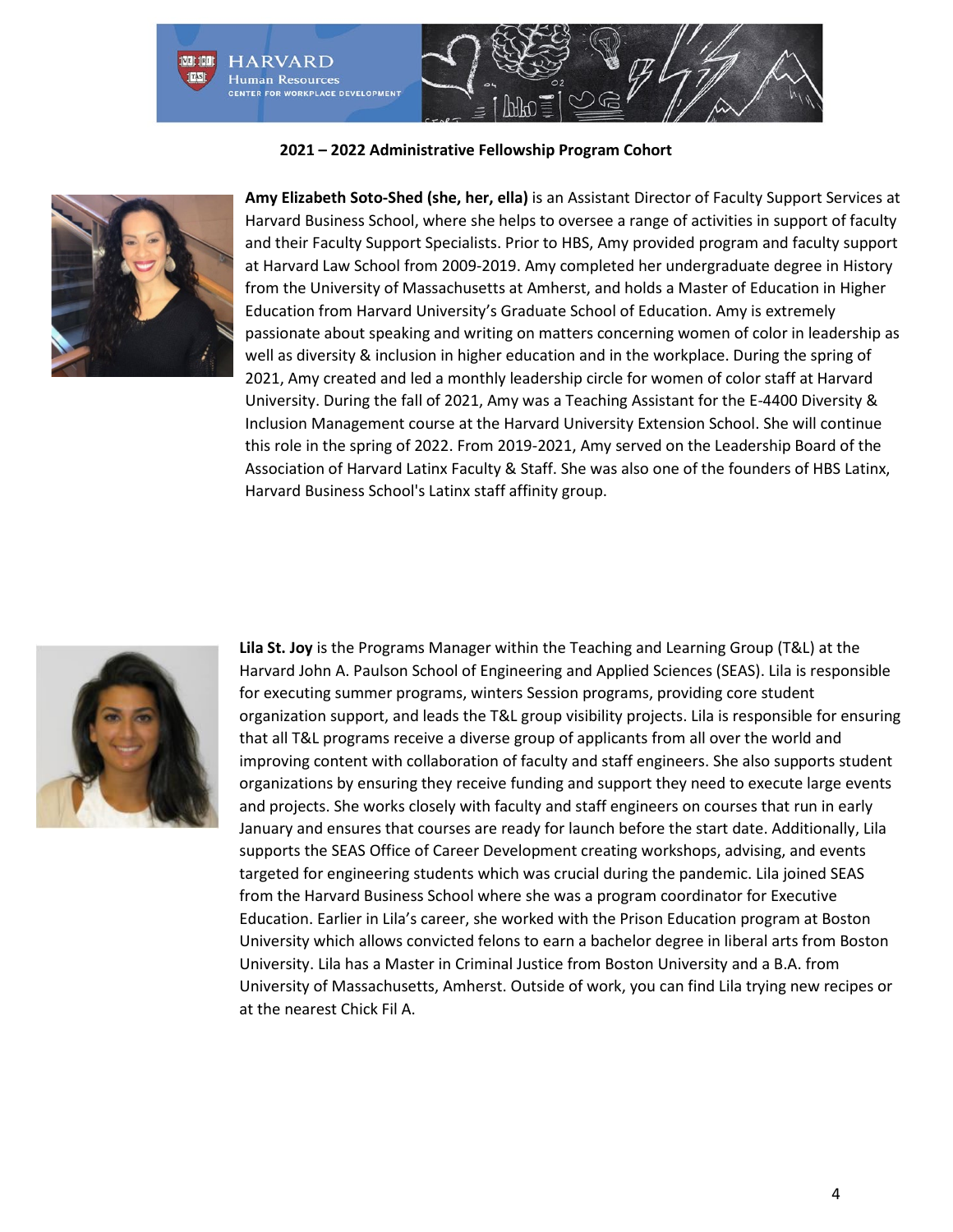



**Akshaya K. Varghese** is a Research Associate in the Organizational Behavior Unit at Harvard Business School (HBS). Akshaya is responsible for managing one of the largest research projects on innovation and leadership teams at HBS. He has co-authored multiple academic and practitioner-oriented notes on talent management, innovation, project management, change and talent management and leading effectively when faced with technological disruption. A former award-winning Deloitte management consultant, he has six years of experience advising Fortune 100 CXOs on their challenges related to learning and development, culture, leadership development and succession planning, talent management, technology adoption and change management primarily in the public sector, financial services, and healthcare. Lastly, Akshaya graduated with high distinction and high honors from the University of Michigan's Ross School of Business with double majors, a BBA and BA in Psychology, and with a self-designed Master's in Education focused on Leadership, Learning, and Technology from Harvard University.



**Marco Viera** is an Associate Director of Technology Administration within External Relations (ER) at Harvard Business School (HBS). Marco is responsible for overseeing an integrated system of applications and related customer support services that enable HBS alumni activities. He also oversees alumni information systems that include event and donor relations management. Marco is currently serving as the Education and Resources Co-Lead for the HBS ER Racial Equity Initiative and has taken on several roles within the Council for Advancement and Support of Education (CASE), including the Opportunity and Inclusion Chair on the Executive Committee for the upcoming 2022 CASE District I conference. He serves on host committees for the northeastern Diverse Professionals in Advancement and the national BIPOC in Advancement Group. Marco joined Harvard after more than 20 years of leadership experience within the fields of educational technology, technology integration, and biochemistry within non-profit educational institutions including the Boston Museum of Science, Brandeis University, and Georgia Southern University. Marco holds a BS in Chemistry and several technology certifications including PC Network Design and Security and IT Information Library Foundations (ITIL). His undergraduate biochemistry research has been published in the Protein Journal and Journal for Undergraduate Chemistry Research.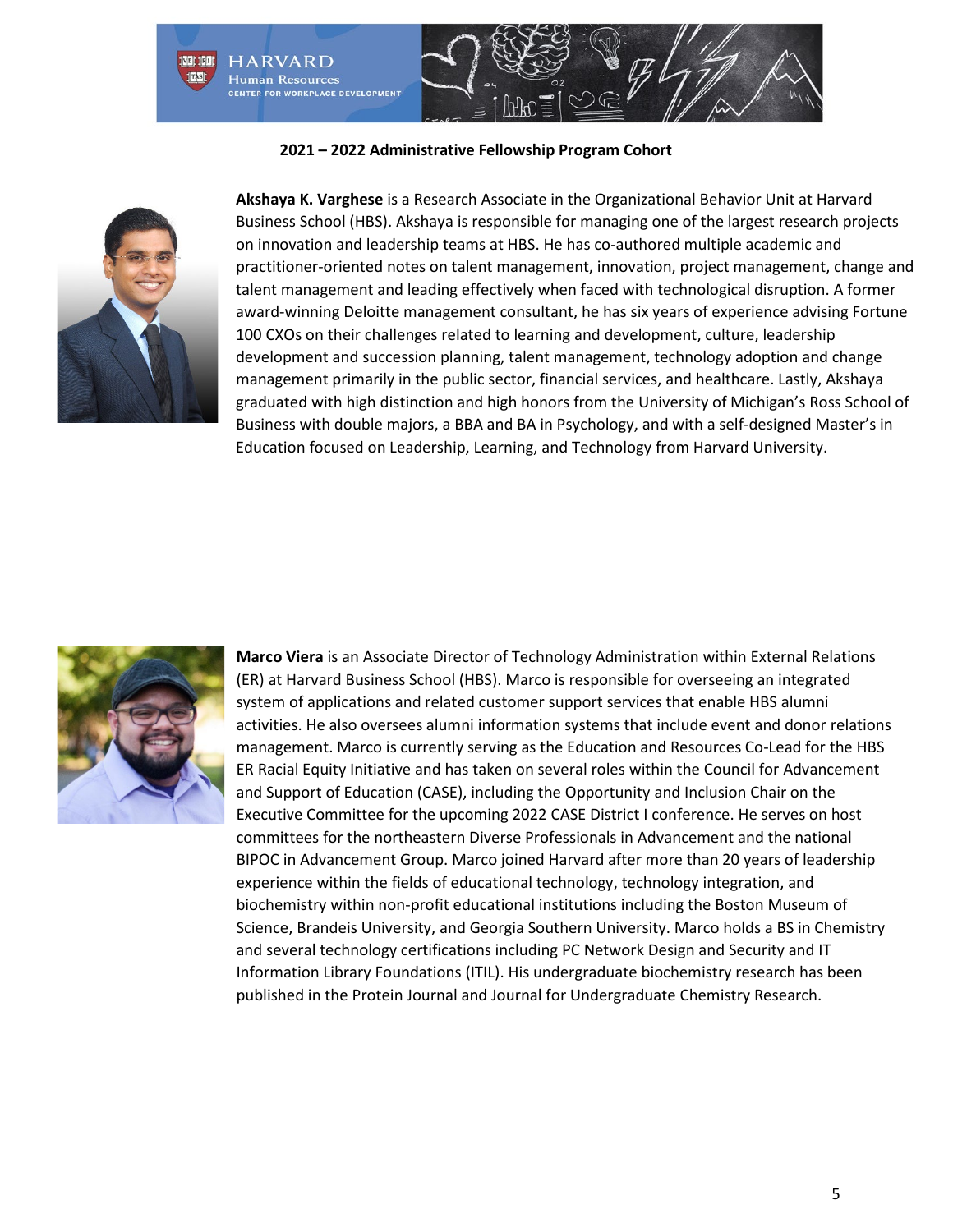

# **Visiting Fellows**



**Natasha Arocha** is a Learning and Development Program Manager within the Center for Workplace Development (CWD) at Harvard's Central Administration. Natasha is the program manager for the Equity, Diversity, Inclusion, and Belonging Academy (EDIB Academy) for which she is an instructional designer and facilitator of the series. There are multiple teams Natasha collaborates with throughout that process, including the Harvard Training Portal team, fellow CWD instructors, and external consultants. She is also involved in the creation and redesign of other initiatives that further the development of EDIB projects. Natasha joins us from Junior Achievement of New York where she was a program manager, responsible for managing corporate and collegiate volunteer partnerships. Prior to Junior Achievement, she worked with Royal Caribbean Cruises Ltd. in their Engagement, Diversity, and Inclusion department. She is currently earning a Master's in Adult Education and Human Resource Development from Florida International University.



**Elizabeth Asefa** is the Program Manager for Equity, Diversity & Belonging for Harvard University Information Technology (HUIT). The first in the role, Elizabeth is responsible for managing the design, strategy and implementation of HUIT's EDIB efforts. Utilizing her past experience as a community affairs and communications professional, Elizabeth collaborates across her organization to promote diversity awareness, foster belonging and facilitate inclusivity among HUIT's 600+ staff. She holds a B.S. in Public Health with minors in African American Studies & Education from the University of Massachusetts, Amherst where she graduated Cum Laude.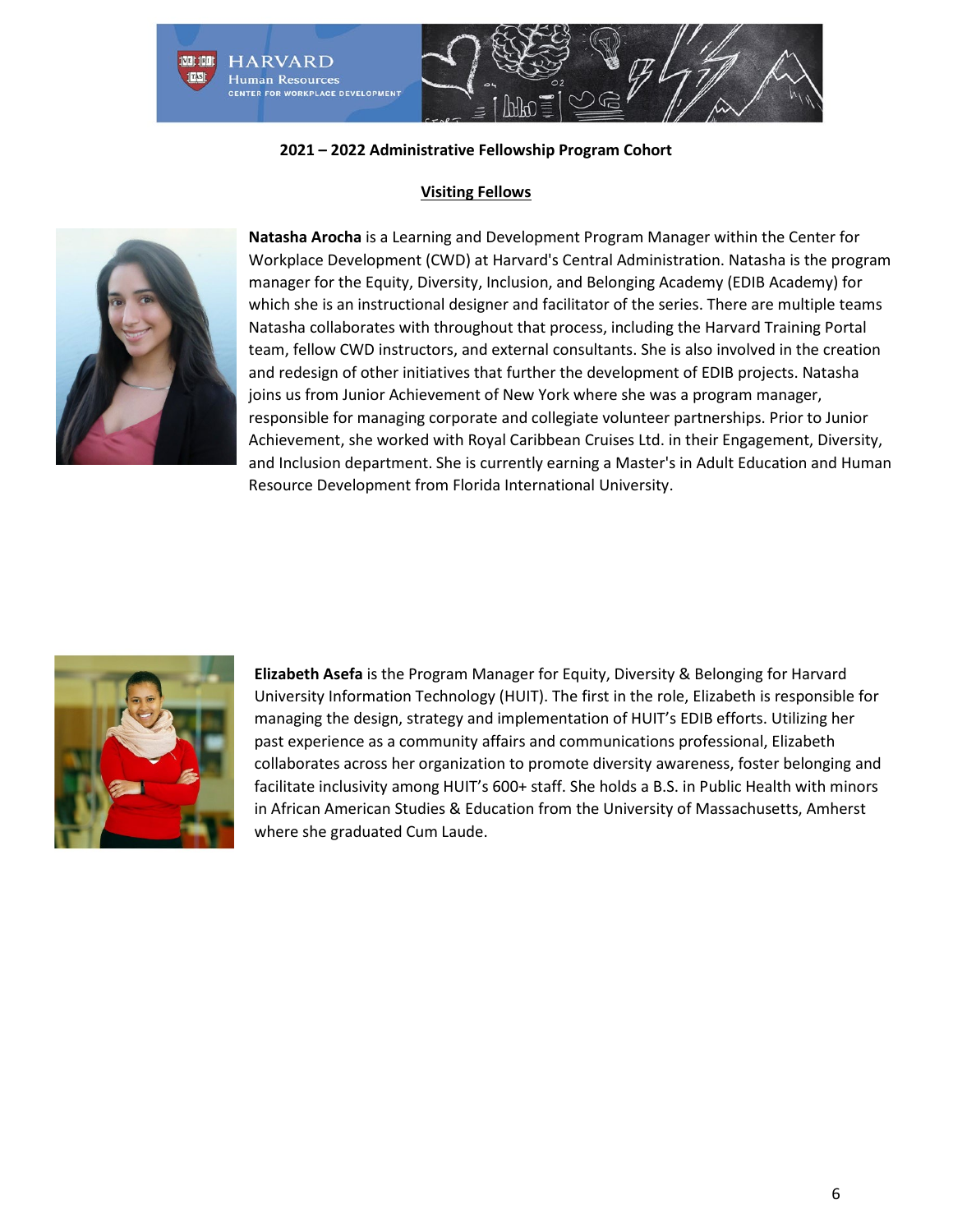



**[Becky Bearse](https://www.linkedin.com/in/bearse/)** is a Diversity and Inclusion Project Manager with the Talent Acquisition and Diversity (TAD) Team within the Center for Workplace Development (CWD). In this role, Becky supports current initiatives to advance the function's Inclusive Hiring Initiative (IHI), which includes the creation and implementation of trainings and resources for recruiters and hiring managers across the University. With roots in education and the arts, Becky has dedicated her career to transforming the world in which she lives and works through the field of Diversity and Inclusion. Becky's passion and dedication for the field has been shaped by over twenty years of cross-industry experience across the private and public sectors. Becky has unique subject matter expertise in diverse talent acquisition and is a former Contributing Writer for the **Huffington Post**. Her diverse professional experience includes consulting and practitioner roles at companies such as LinkedIn, Genentech, Hewlett-Packard, *InclusionINC* and her own consultancy, Diverse Talent Solutions. Most recently, she was at Pega, leading the company's first-ever global diverse talent attraction strategies. Becky's passion for the field translates into her work as a former speaker and panelist in the diversity and inclusion community at events such as the [Latino Leadership](https://www.smu.edu/cox/Degrees-and-Programs/Executive-Education/Latino-Leadership-Initiative)  [Initiative](https://www.smu.edu/cox/Degrees-and-Programs/Executive-Education/Latino-Leadership-Initiative) at Southern Methodist University and the California Diversity Council. Becky is also a practicing dancer and choreographer, where she draws inspiration from her work in the field to fuse together multiple dance mediums in her own dance form that she calls Fusion. As a [RAW Artist,](https://rawartists.com/bebedance) a global underground arts collective, she has had the pleasure of presenting works across San Francisco and Los Angeles under her company name, beBE dance. Becky holds her BA, *Cum Laude*, from Byrn Mawr College, her M. Ed from the Harvard Graduate School of Education and her MA from the Carlson School of Management.



**Julie Fiveash** is the Librarian for American Indigenous Studies at Harvard's Tozzer Library. As the Librarian for American Indigenous Studies, they prioritize developing an Indigenous centered collection policy and developing ways that Tozzer can create inclusive research spaces and guides for Indigenous researchers. They received their B.A. in Studio Art from Dartmouth College in 2013 and graduated from UCLA with an MLIS in 2021 where they focused on Indigenous Librarianship and worked as an Archival Assistant at UCLA's American Indian Studies Center Library. They recently completed an internship at the Smithsonian Center for Folklife and Cultural Heritage researching Indigenous language use within the Smithsonian Folkways Festival archives. Julie Fiveash is Kinyaa'áanii born for Naakai Dine'é. Their maternal grandfather's clan is Táchii'nii and their paternal grandfather's clan is Bilagaana. Julie's pronouns are they/them/theirs and they identify as non-binary.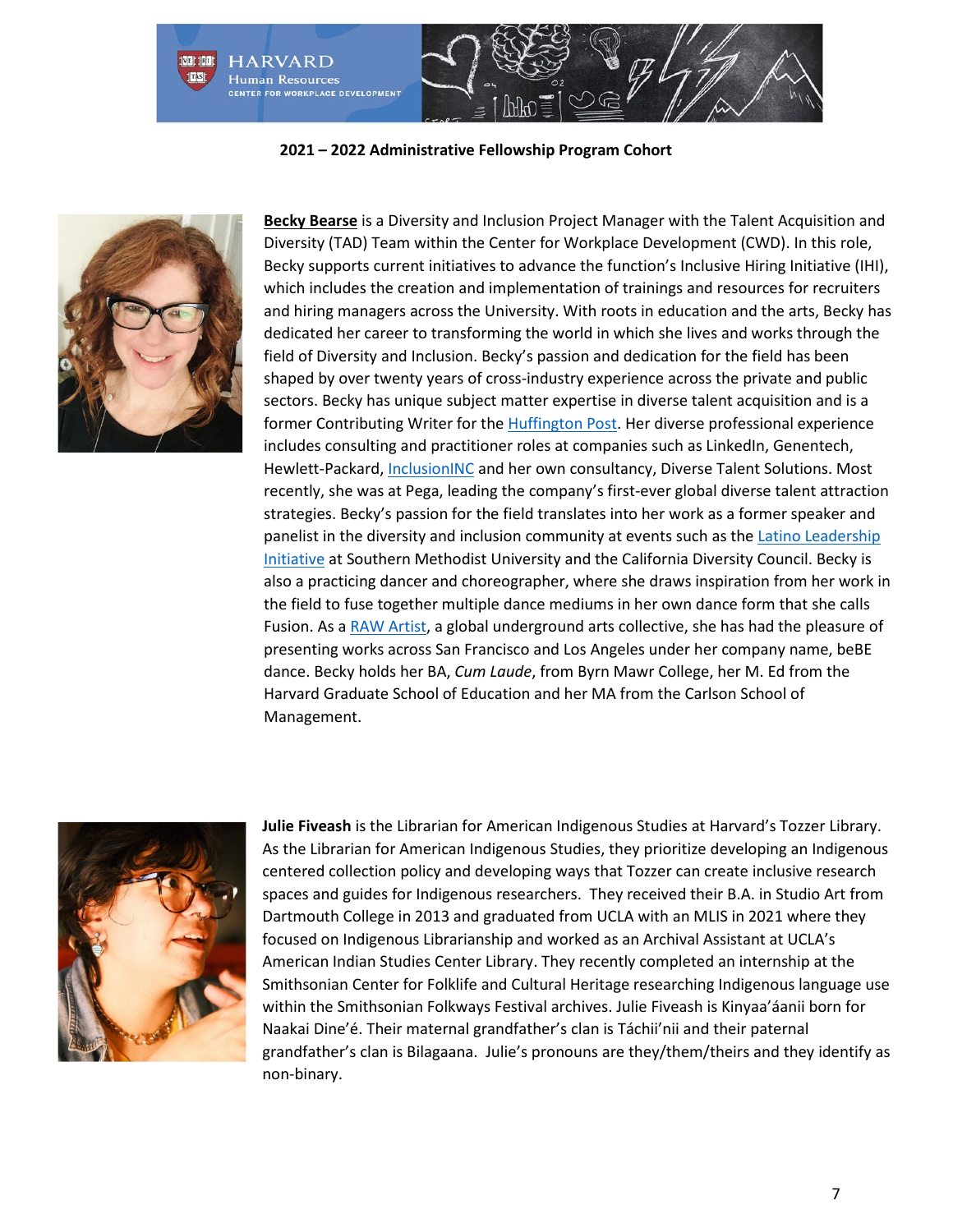



In this new role, as the Administrative Fellow for FAS Academic and Development Planning, **Nabih Hadad** will assist in fundraising feasibility work for FAS priorities and contribute to analysis to inform organizational strategies. Before this new position, Nabih recently served as a postdoctoral research fellow at the University of Michigan-Ann Arbor. His research interests include higher education policy, institutional philanthropy, social change strategies, and student success for underserved and underrepresented communities. His work and professional experiences centered on the role of foundations in nonprofit advocacy and the impact of funders on social change with a social justiceinformed approach. He followed a career working with funders as a research manager at the University of Michigan-Dearborn, collaborating with the Ford Motor Company Fund in capacity-building efforts for Detroit-based nonprofits. During his time at Michigan State University, he contributed to an Andrew Mellon Foundation-funded evaluation study regarding the impact of postdoctoral appointments on career outcomes. His dissertation built upon this study, empirically investigating the social change strategies of major foundations by mapping grant activity across the sector. Elsewhere, He has been involved in community-engaged research at the Julian Samora Research Institute, working with director Dr. Rubén Martinez on projects that promoted racial justice, economic empowerment, and community engagement.



**Cooper Hardee** is a Video Producer/Editor within the office of Harvard Public Affairs & Communications (HPAC). Cooper is responsible for conceptualizing, filming, and editing videos for Harvard's central website, social media platforms, and the Harvard Gazette. Cooper collaborates with a talented pool of writers, producers, videographers, and social media specialists to find exciting stories and news happening at Harvard and to share them with the world. Cooper joined Harvard from Harvard's Media Production Center within FAS. Recently in his career, he has worked as a video production freelancer in the Greater Boston Area serving the audiovisual needs of a diverse clientele including MIT, the MBTA, and Netflix. Before that, he interned with Ken Burns at Florentine Films and spent four years living and working in Europe as an English teacher. Cooper is a graduate of Wheaton College (MA) with a B.A. in New Media & Film Studies.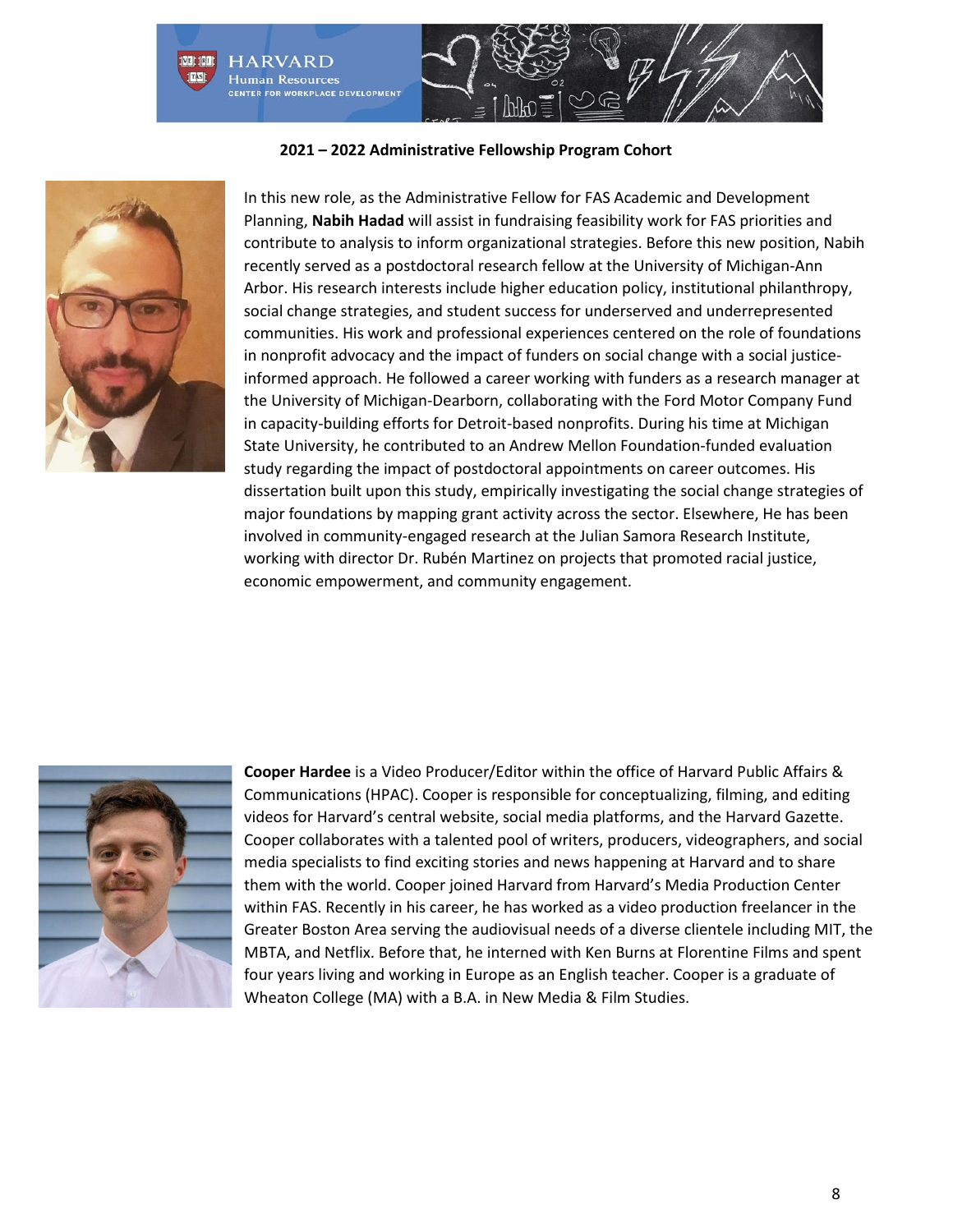



**Yoonha Hwang** is the Librarian for Undergraduate Support in the Services for Academic Programs (SAP) department at the Harvard College Libraries. She is responsible for advancing first-year student library programming including, the First-Year Librarian (FYL) program and in providing orientation and research services for undergraduates, working in close collaboration with a network of library colleagues and student services departments. Before arriving at Harvard, Yoonha was the Nadia Sophie Seiler Rare Materials Resident at the Yale Center for British Art, where she gained substantive exposure to working with and cataloging rare materials. They received an MLIS from the University of California, Los Angeles (UCLA), with a specialization in Rare Books/Print and Visual Culture, and a BA in English literature and language with a concentration in book studies from Smith College.



**Ayan K. Jacobs** serves as the Equity and Inclusion Administrative Fellow for the Faculty of Arts and Sciences' Office for Diversity, Inclusion, and Belonging. In this capacity, Ayan is responsible for researching best practices, strategically analyzing the FAS environment and social climate, and in consultation with Dean Sheree Ohen, submitting a set of recommendations on a proposed equity and engagement strategy aimed at filling some existing gaps in the FAS infrastructure, specifically with regards to the reporting and support around incidents of bias, discrimination, harassment, etc. that community members may experience. Prior to joining the Harvard team, Ayan was an employment litigation attorney who advised large organizational clients on people-management best practices and assisted them in navigating civil rights legal liabilities. Ayan obtained her bachelor's degree from Cornell University and her juris doctorate from the UCLA School of Law, where she specialized in critical race studies and completed the David. J. Epstein Program in Public Interest Law and Policy. Ayan is excited to marry her training in legal policy and compliance with her passion for purposefully advancing equity and inclusion initiatives throughout the course of her Administrative Fellowship.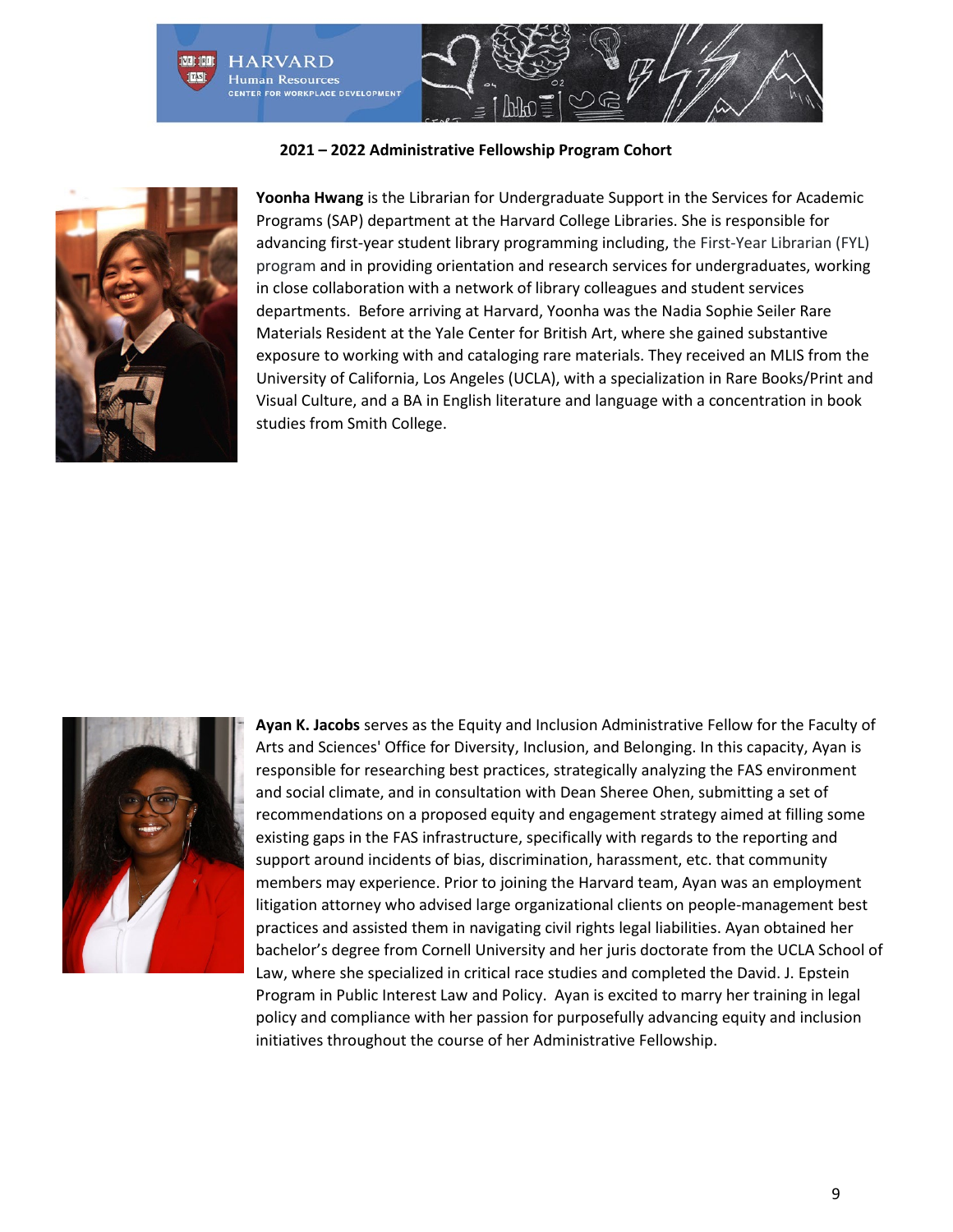



**Priscilla E. Johnson** is the Human Resources Administrative Fellow for the Department of Molecular and Cellular Biology (MCB) in the Faculty of Arts and Sciences. Responsible for a broad range of human resources services and administration, Priscilla partners with Faculty of Arts and Sciences Human Resources, MCB Community Task Force for Diversity Inclusion and Belonging, MCO (Molecules, Cells and Organisms) graduate program and other affiliated stakeholders to advance efforts in support of Equity, Inclusion, and Diversity objectives. As the Human Resources Administrative Fellow, Priscilla will evaluate, plan, and implement programming with the goal of fostering a culturally competent and self-sustaining community. Prior to joining Harvard, Priscilla held the role of Assistant Director, Academic HR in the Office of the Provost, Planning and Finance at Florida International University (FIU), managing the faculty recruitment process and assisting with the implementation of strategic initiatives related to academic personnel. She also served on the Faculty Advisory Board, advising on complex employee labor relations issues and establishing policy for unprecedented cases. Priscilla holds an MPA, a Graduate Certificate in Public Management, and a Graduate Certificate in Human Resource Policy & Management.



**Alicja Majer** (She/Her/They/Them) is an LGBTQ+ Equity and Inclusion Administrative Fellow within the Office of Diversity and Minority Affairs (ODMA) at the Graduate School of Arts and Sciences (GSAS). Alicja serves as the primary dedicated staff member in ODMA in support of the Equity, Inclusion, and Diversity objectives for GSAS, focusing on the LGBTQ+ community. Alicja is responsible for developing long-term strategy and advising on policies and structures for GSAS, while also planning, recommending and implementing programming with the goal of fostering a welcoming and inclusive environment for GSAS LGBTQ+ students. Alicja brings experience from across multidisciplinary roles serving the LGBTQ+ community in both private and not-for-profit sectors encompassing human resources, program development, organizational operations, and education. In addition to their role at Harvard, Mx.Majer is a Psychotherapist and a Senior Consultant at And Still We Rise, a group practice focused on decolonizing mental health care, liberating marginalized people, and promoting culturally affirming practices. Alicja is a Licensed Independent Clinical Social Worker (LICSW) in the state of Massachusetts and a Licensed Clinical Social Worker (LCSW) in the state of Florida. Alicja earned a Bachelor of Social Work degree from Florida Atlantic University and a Master of Social Work degree from Barry University.